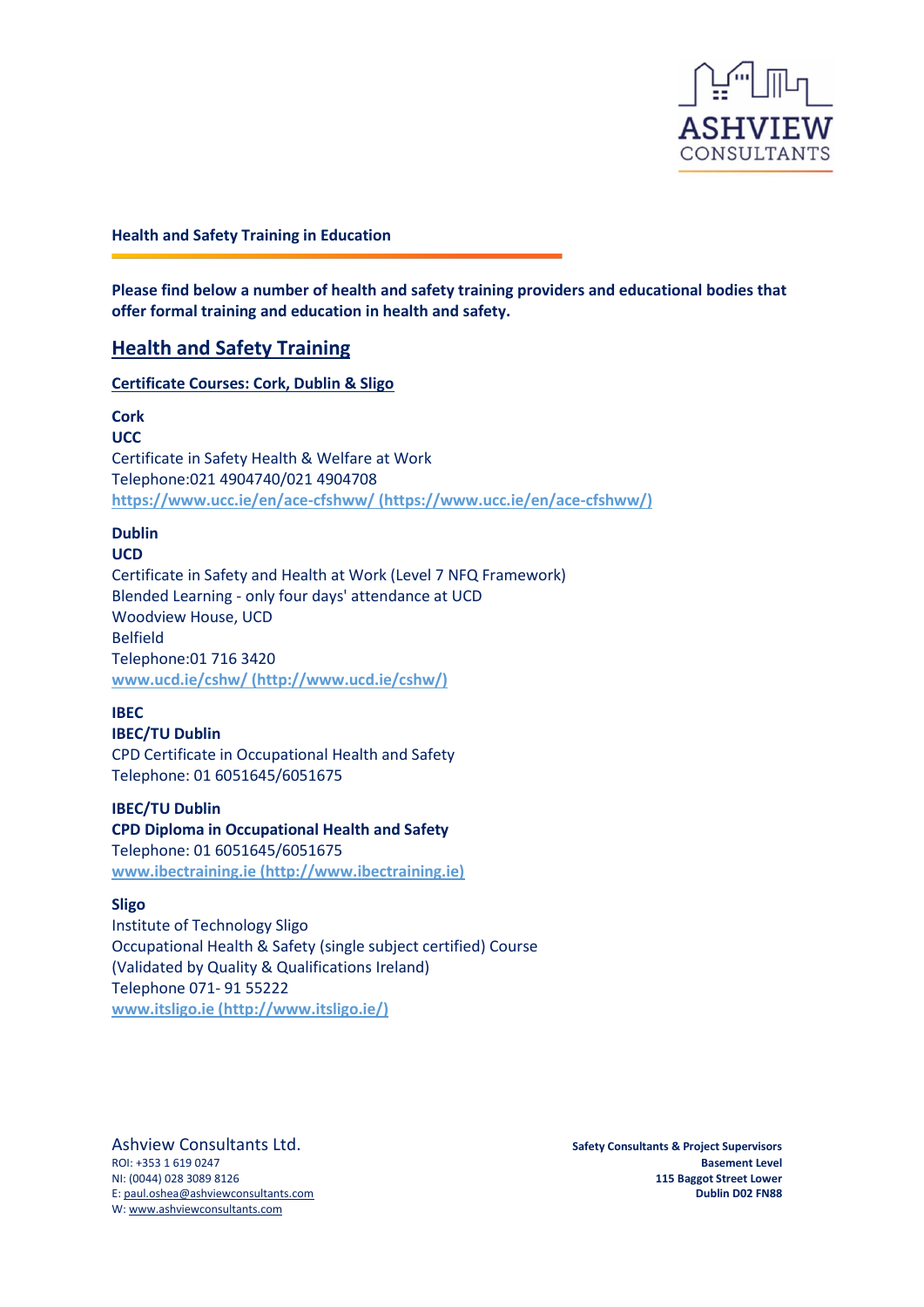

# **Diploma Courses**

### **Cork, Dublin, Galway, Sligo and Waterford**

**Cork UCC**

Higher Diploma in Safety Health & Welfare at Work Diploma in Safety, Health & Welfare at Work (Construction) Telephone: 021 4904740/021 4904708 **https://www.ucc.ie/en/ace-cfshww/ (https://www.ucc.ie/en/ace-cfshww/)**

# **Dublin**

### **UCD**

Higher Diploma in Safety, Health and Welfare at Work Centre for Safety and Health Woodview House, UCD Belfield Telephone:01 716 3420 fax number 01 716 3421. **www.ucd.ie/cshw/ (http://www.ucd.ie/cshw/)**

### **IBEC**

QQI Diploma in Health and Safety Information Centre/Bookshop/Education Telephone: 01 6051596 **www.ibectraining.ie (http://www.ibectraining.ie)**

### **TCD**

NFQ Level 9 Diploma path Post-graduate diploma in Health and Safety in Construction, Department of Civil, Structural and Environmental Engineering, Museum Building, Trinity College Dublin 2 Telephone: 01 8961007 **https://www.tcd.ie/courses/postgraduate/az/course.php?id=DPDEG-HSCO-1P09**

**(https://www.tcd.ie/courses/postgraduate/az/course.php?id=DPDEG-HSCO-1P09)**

## **Galway**

**NUI Galway** Higher Diploma in Applied Science (Occupational Health & Safety & Hygiene) Telephone: 091 524411 Ex. 2745 **www.nuigalway.ie/ (http://www.nuigalway.ie/)**

Ashview Consultants Ltd. **Safety Consultants & Project Supervisors** W[: www.ashviewconsultants.com](http://www.ashviewconsultants.com/)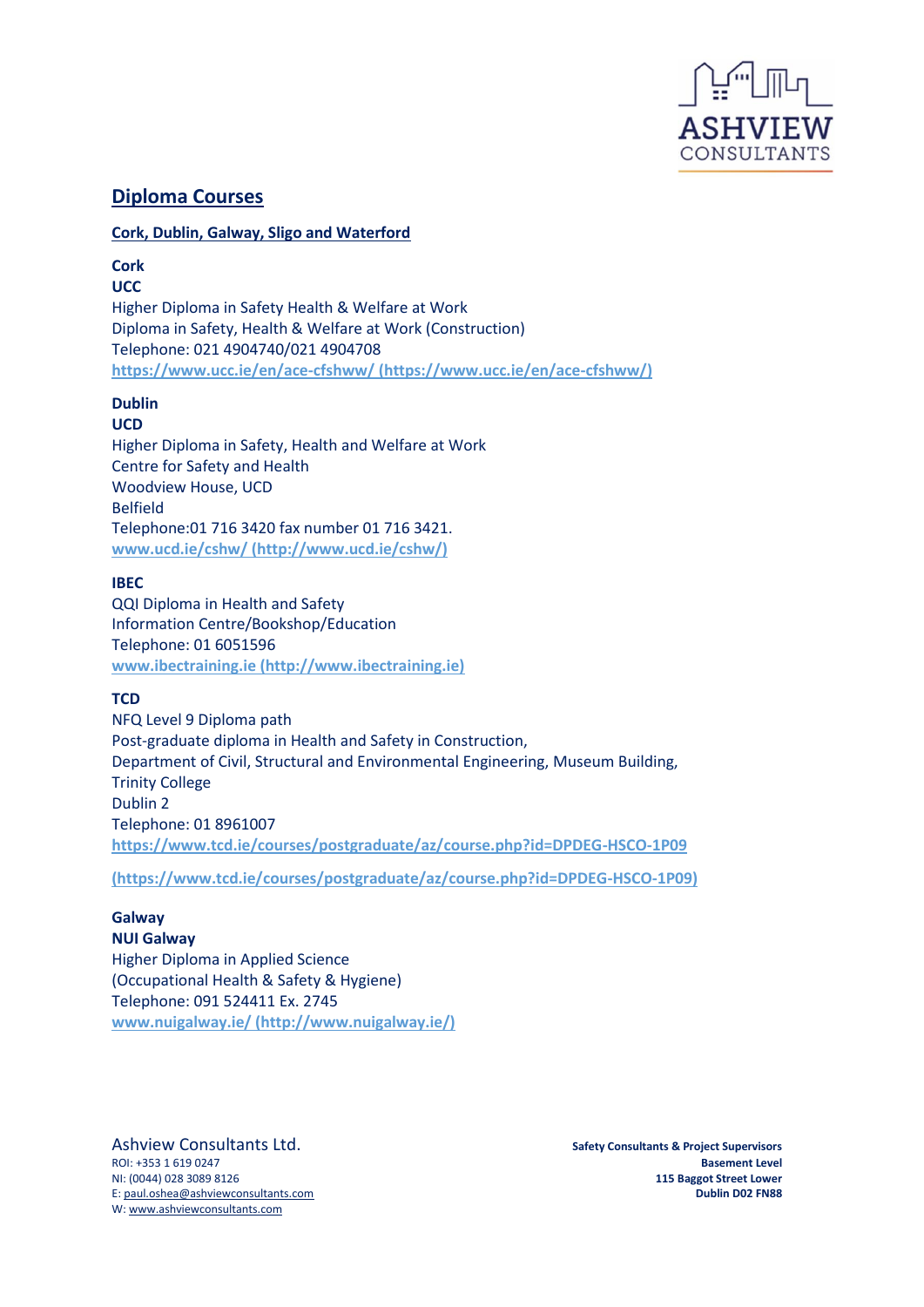

**Sligo Institute of Technology Sligo** National Diploma in Occupational Health and Safety (ab initio) National Diploma in Occupational Health and Safety (add on) Telephone 071 - 91 55222 **www.itsligo.ie (http://www.itsligo.ie/)**

## **Bachelor's Degree Courses:**

### **Dublin, Galway, Sligo and Dublin**

#### **Dublin UCD**

BSc Occupational Health & Safety Management) BSc in Occupational Safety and Health Telephone:01 716 3500 / 716 350 **www.ucd.ie/cshw/ (http://www.ucd.ie/cshw/)**

### **Dublin Institute of Technology (DIT)**

BSc Environmental Health Telephone: 01 4023445 **http://www.dit.ie/studyatdit/officeofadmissions/ (http://www.dit.ie/studyatdit/officeofadmissions/)**

### **Galway**

**NUI Galway** BSc Health and Safety Systems (GY313) Telephone: 091 524411 Ex. 2745 **http://www.nuigalway.ie/ (http://www.nuigalway.ie/)**

# **Sligo**

**Institute of Technology Sligo**

BSc (Hons) (Occupational Health and Safety)

### **IT Sligo** Telephone 071 - 91 55222 **www.itsligo.ie (http://www.itsligo.ie/)**

# **Master's Degree Courses:**

### **Cork, Dublin, Galway, Sligo and Dublin**

**Cork UCC** MSc in Occupational Health Dept. of Epidemiology and Public Health

Ashview Consultants Ltd. **Safety Consultants & Project Supervisors** Safety Consultants & Project Supervisors W[: www.ashviewconsultants.com](http://www.ashviewconsultants.com/)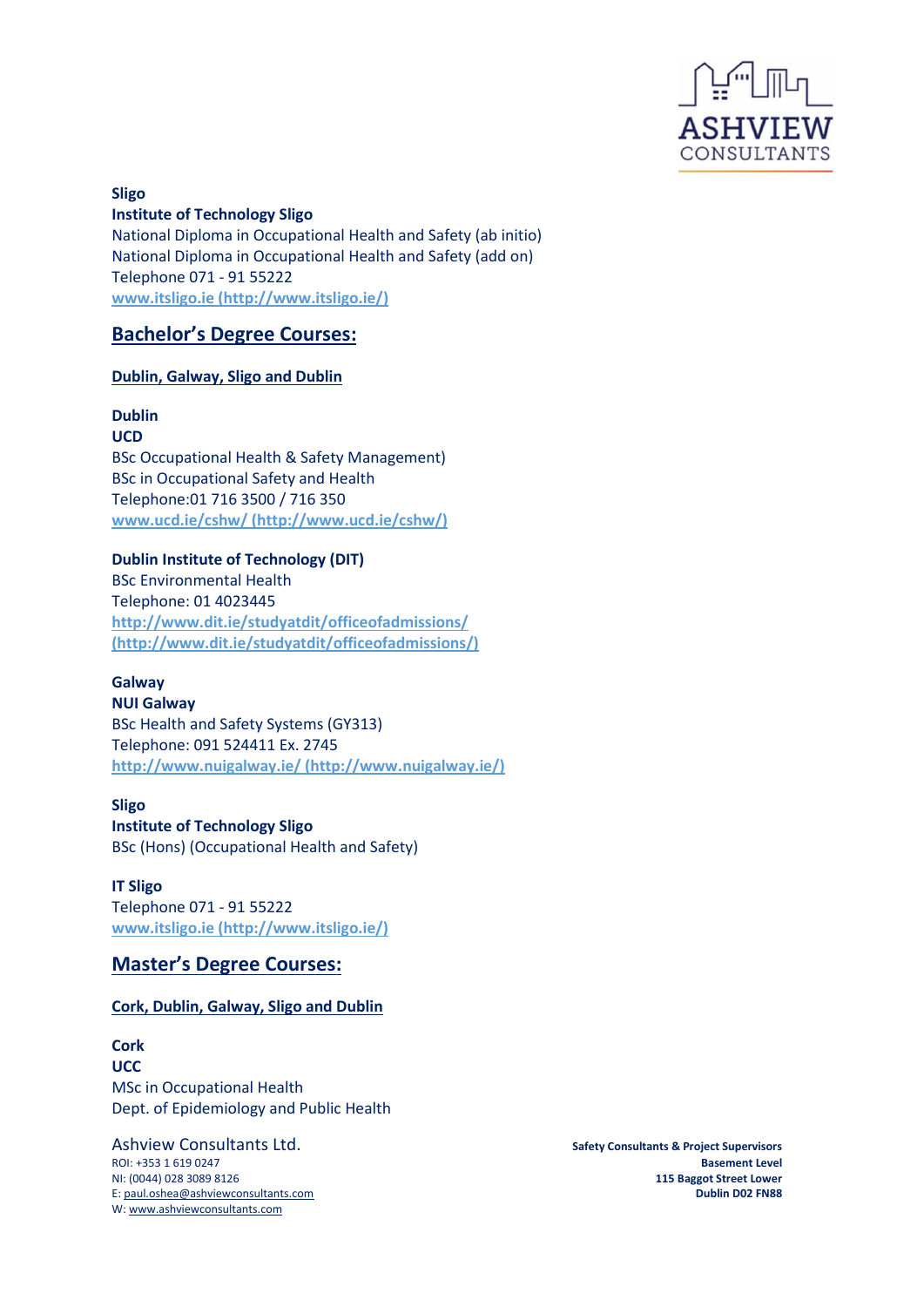

4th Floor, Western Gateway Building Western Road, Cork Telephone: 021 4205520 **<https://www.ucc.ie/en/ckx06/>**

**(https://www.ucc.ie/en/ckx06/)https://www.ucc.ie/en/ckx50/ (https://www.ucc.ie/en/ckx50/)**

**Dublin UCD** Degree of Master of Science – Occupational Safety and Health (Taught Masters) Centre for Safety and Health Woodview House, UCD Belfield Telephone:01 716 3420 fax number 01 716 3421. **www.ucd.ie/cshw/ (http://www.ucd.ie/cshw/)**

### **UCD**

Degree of Master of Science – Safety, Health and Welfare at Work (Research Masters) Centre for Safety and Health Woodview House, UCD Belfield Telephone: 01 716 3420 fax number 01 716 3421. **www.ucd.ie/cshw/ (http://www.ucd.ie/cshw/)**

Master in Applied Science (Safety and Health and Welfare at Work) UCD and venues throughout the country Telephone:01 716 3500 / 716 350 **www.ucd.ie/cshw/ (http://www.ucd.ie/cshw/)**

### **DCU**

MSc (Safety and Health at Work) Telephone: 7005566 **(http://www.dcu.ie/prospective/degrees.php)www.dcu.ie/safety and health at work**

**Dublin Institute of Technology (DIT)**

MSc Environment, Health and Safety Management Telephone: 01 4023445 **http://www.dit.ie/studyatdit/officeofadmissions/ (http://www.dit.ie/studyatdit/officeofadmissions/)**

**Galway NUI Galway** M.Sc. in Occupational Health & Safety & Ergonomics Master of Applied Science (Occupational Safety Engineering & Ergonomics) Telephone: 091-524411 Ex. 2745 **http://www.nuigalway.ie/ (http://www.nuigalway.ie/)**

Ashview Consultants Ltd. **Safety Consultants & Project Supervisors** W[: www.ashviewconsultants.com](http://www.ashviewconsultants.com/)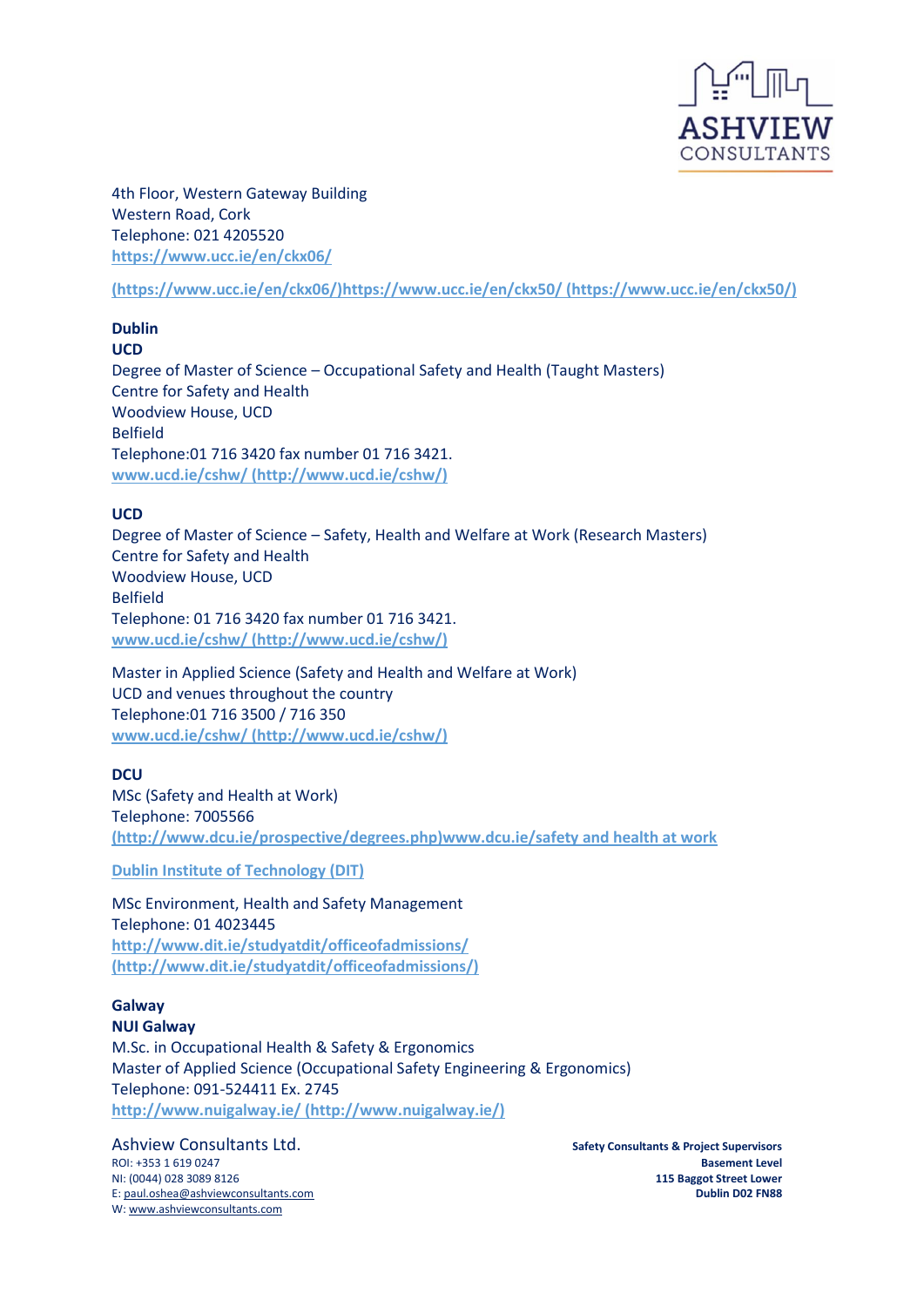

**Sligo Institute of Technology Sligo** MSc (Environment, Health & Safety Management)

**IT Sligo** Telephone 071 - 91 55222 **www.itsligo.ie (http://www.itsligo.ie/)**

## **Miscellaneous Courses**

### **Dublin and Regions**

### **Construction Federation of Ireland**

Dublin and Regions Construction industry Federation Courses available

CIF IOSH Managing Safely in Construction CIF City & Guilds Assured Site Safety Supervisor program CIF City & Guilds Assured Project Supervisor Design Process CIF City & Guilds Assured temporary Works Coordinator

CIF QQI Level 6 Project Supervisor Construction Stage CIF QQI Level Construction Safety Representative CIF Management & Inspection of Scaffolding

Email: rbutler@cif.ie for more information Telephone: 01 406 6071 Dublin

### **IBEC**

Information Centre/Bookshop/Education Telephone: 01-6051500 **www.ibec.ie (http://www.ibec.ie)**

**www.ibectraining.ie (http://www.ibectraining.ie)**

### **ICTU**

Telephone.01 8897777 Information on various Rights **www.ictu.ie (http://www.ictu.ie/)**

### **Irish Small and Medium Enterprises Association (ISME)**

17 Kildare Street Dublin 2 Email: info@isme.ie (mailto:info@isme.ie) Telephone (01) 662 2755 Fax

Ashview Consultants Ltd. **Safety Consultants & Project Supervisors** W[: www.ashviewconsultants.com](http://www.ashviewconsultants.com/)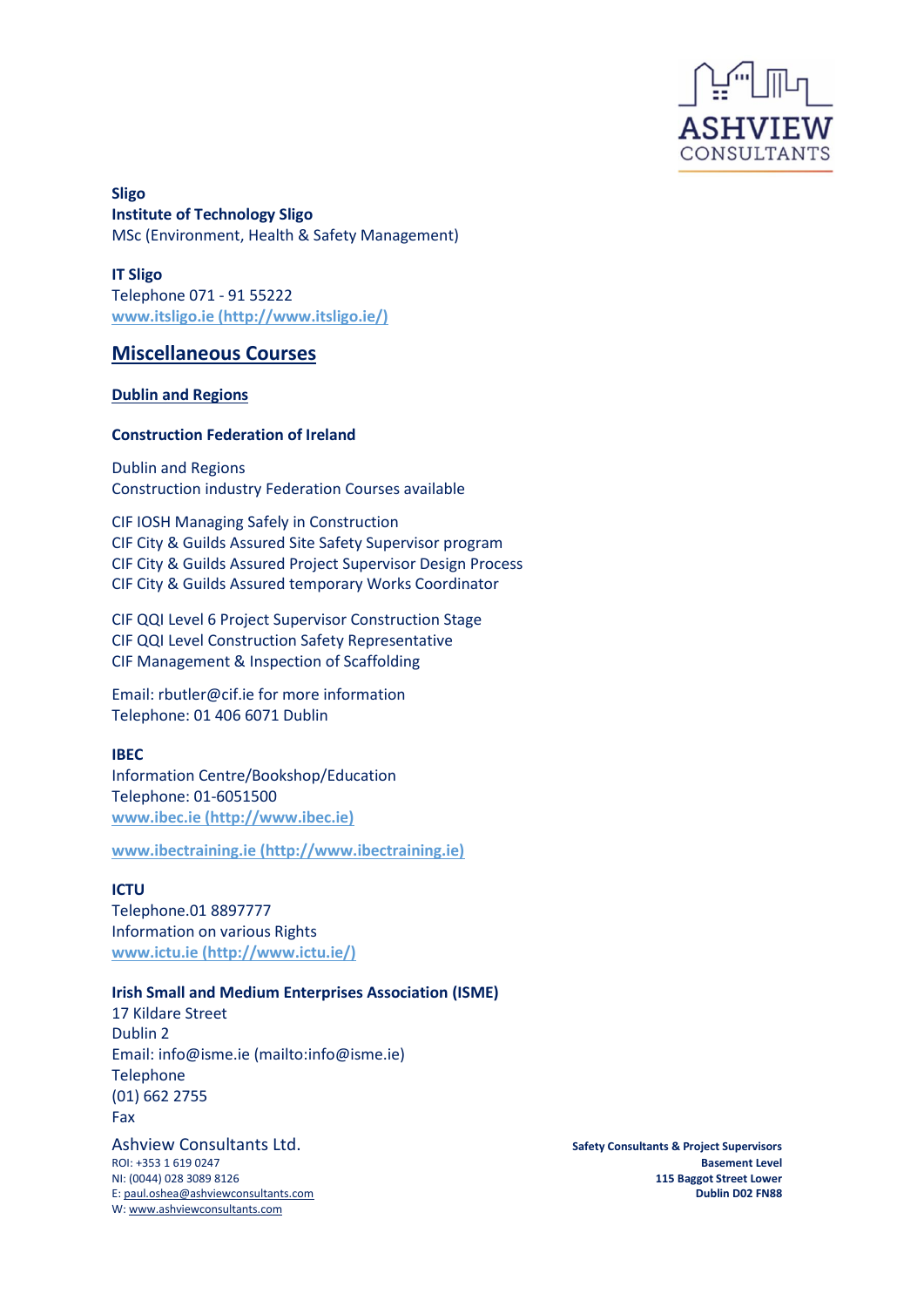

(01) 661 2157 or (01) 661 0517 **www.isme.ie (http://www.isme.ie)**

### **National Irish Safety Organisation - NISO**

Telephone: 01 4659760 **www.niso.ie (http://niso.ie/)**

### **National Standards Authority of Ireland**

- ✓ OHSAS 18001 Health and Safety Registration
- ✓ ISO 14001/OHSAS 18001 Environment/Health and Safety Registration
- ✓ ISO 9001/ISO 14001/OHSAS 18001 Quality/Environment/Health and Safety Registration

Contact: Vincent Delaney Certification Officer Telephone: 353 1 807 3800

### **NSAI offers organisations the following options:**

- ✓ OHSAS 18001 Health and Safety Registration
- $\checkmark$  ISO 14001/OHSAS 18001 Environment/Health and Safety Registration
- ✓ ISO 9001/ISO 14001/OHSAS 18001 Quality/Environment/Health and Safety Registration **www.nsai.ie (http://www.nsai.ie/)**

#### **Northern Ireland (also in UK)**

ROSPA NEBOSH Courses IOSH Courses **OSA** Telephone: 028 90501160

### **Further information:**

National Irish Safety Organisation **(http://www.niso.ie)**

Irish Business & Employers Confederation **(http://www.ibec.ie)**

Irish Congress of Trade Unions **(http://www.ictu.ie)**

SIPTU **(http://www.siptu.ie)**

Construction Industry Federation **(http://www.cif.ie)**

Centre for Safety and Health at Work **[\(http://www.ucd.ie/cshw/\)](http://www.ucd.ie/cshw/)**

Information, visits support

Telephone 8586300

www.siptu.ie **(http://www.siptu.ie/)**

Ashview Consultants Ltd. **Safety Consultants & Project Supervisors** Safety Consultants & Project Supervisors W[: www.ashviewconsultants.com](http://www.ashviewconsultants.com/)